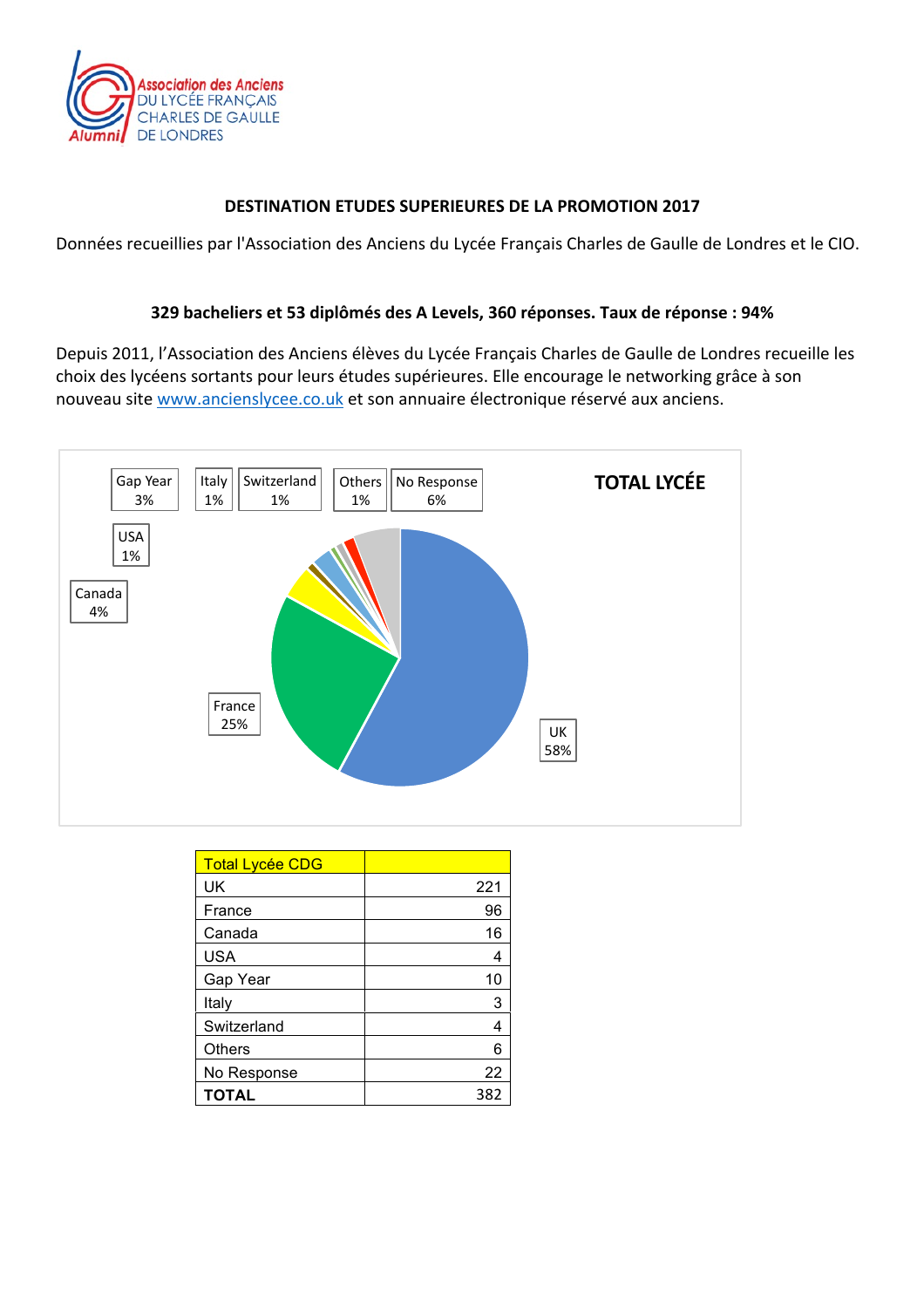

| <b>Section Française</b> |     |
|--------------------------|-----|
| UK                       | 179 |
| France                   | 96  |
| Canada                   | 15  |
| Gap Year                 | 6   |
| <b>USA</b>               | 4   |
| Switzerland              | 4   |
| <b>Others</b>            | 6   |
| No Response              | 19  |
| TOTAL                    | 329 |

| <b>Section Française</b> | Detail |
|--------------------------|--------|
| Argentine                | 1      |
| Belgium                  | 1      |
| Canada                   | 15     |
| France                   | 96     |
| Ireland                  | 1      |
| Italy                    | 1      |
| Netherlands              | 1      |
| Spain                    | 1      |
| Switzerland              | 4      |
| UK                       | 179    |
| USA                      | 4      |
| Gap Year                 | 6      |
| No Response              | 19     |
|                          | 329    |



| <b>Section Britannique</b> |    |
|----------------------------|----|
| UK                         | 42 |
| Gap Year                   |    |
| Canada                     |    |
| Italy                      | 2  |
| Spain                      |    |
| No Response                |    |
| <b>TOTAL</b>               |    |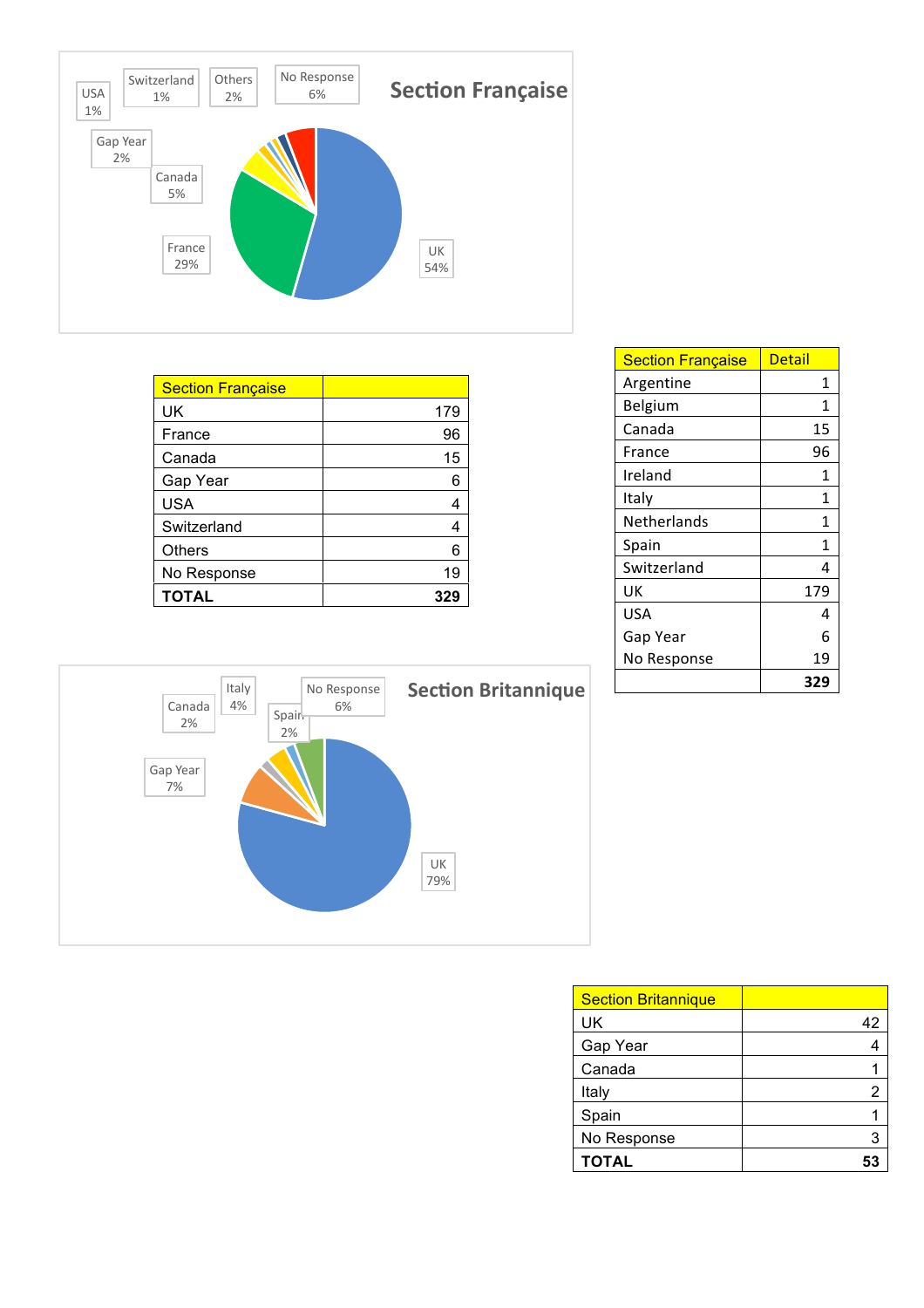### **Orientation des Elèves par Matière et Pays: 360 élèves**

| <b>Matière</b>                                  | <b>Élèves</b>  | <b>Pays</b>                                                            |
|-------------------------------------------------|----------------|------------------------------------------------------------------------|
| Accountancy, Finance Business & Management      | 83             | 1 Belgique, 1 USA, 1 Argentine, 2 Italy, 7<br>Canada, 24 France, 47 UK |
| Agriculture, Horticulture & Veterinary Sciences | 1              | UK                                                                     |
| Architecture, Building and Planning             | 3              | 1 France, 2 UK                                                         |
| Arts and Design                                 | 5              | 1 UK, 4 France                                                         |
| Arts and Science                                | 3              | 1 Canada, 2 UK                                                         |
| <b>Biological Sciences</b>                      | 23             | 1 France, 22 UK                                                        |
| Cinematics & Photography                        | 3              | 1 France, 2 UK                                                         |
| <b>Computing &amp; Information Technology</b>   | 16             | 1 USA, 1 Spain, 1 Canada, 4 France, 9 UK                               |
| CPGE/ Classes Prépa                             | 24             | 24 France                                                              |
| Dance & Drama                                   | $\overline{2}$ | $2$ UK                                                                 |
| <b>Education &amp; Teaching</b>                 | 1              | 1 Canada                                                               |
| Engineering & Manufacturing                     | 43             | 2 Canada, 3 Switzerland, 4 France, 34 UK                               |
| English Language and Literature                 | 4              | 4 UK                                                                   |
| Food, Leisure & Hospitality                     | 6              | 1 France, 1 Switzerland, 4 UK                                          |
| <b>Foundation Year</b>                          | 5              | 5 UK                                                                   |
| Gap Year                                        | 10             | N/A                                                                    |
| Geography & Geology                             | 1              | 1 UK                                                                   |
| History                                         | 10             | <b>10 UK</b>                                                           |
| Law                                             | 14             | 7 France, 7 UK                                                         |
| <b>Mathematics &amp; Statistics</b>             | 8              | 8 UK                                                                   |
| Medicine, Dentistry & Optometry                 | 19             | 4 UK, 15 France                                                        |
| <b>Media and Creative Arts</b>                  | $\overline{2}$ | 1 France, 1UK                                                          |
| Modern European Languages & Cultural Studies    | 9              | 9 UK                                                                   |
| Music                                           | $\mathbf{1}$   | 1 UK                                                                   |
| Nursing, Health & Wellbeing                     | $\overline{2}$ | 1 Netherlands, 1 UK                                                    |
| Others                                          | $\overline{7}$ | 1 Spain, 1 France, 1 Canada, 2 USA, 2 UK                               |
| Philosophy, Theology & Religion                 | $\mathbf{3}$   | 3 UK                                                                   |
| <b>Physical Sciences</b>                        | 9              | 9 UK                                                                   |
| <b>Social Studies</b>                           | 37             | 1 Italy, 1 Ireland, 4 Canada, 6 France, 25 UK                          |
| <b>Sport Sciences</b>                           | $\overline{2}$ | 1 France, 1 UK                                                         |
| World Languages and Cultural Studies            | 4              | 1 France, 3 UK                                                         |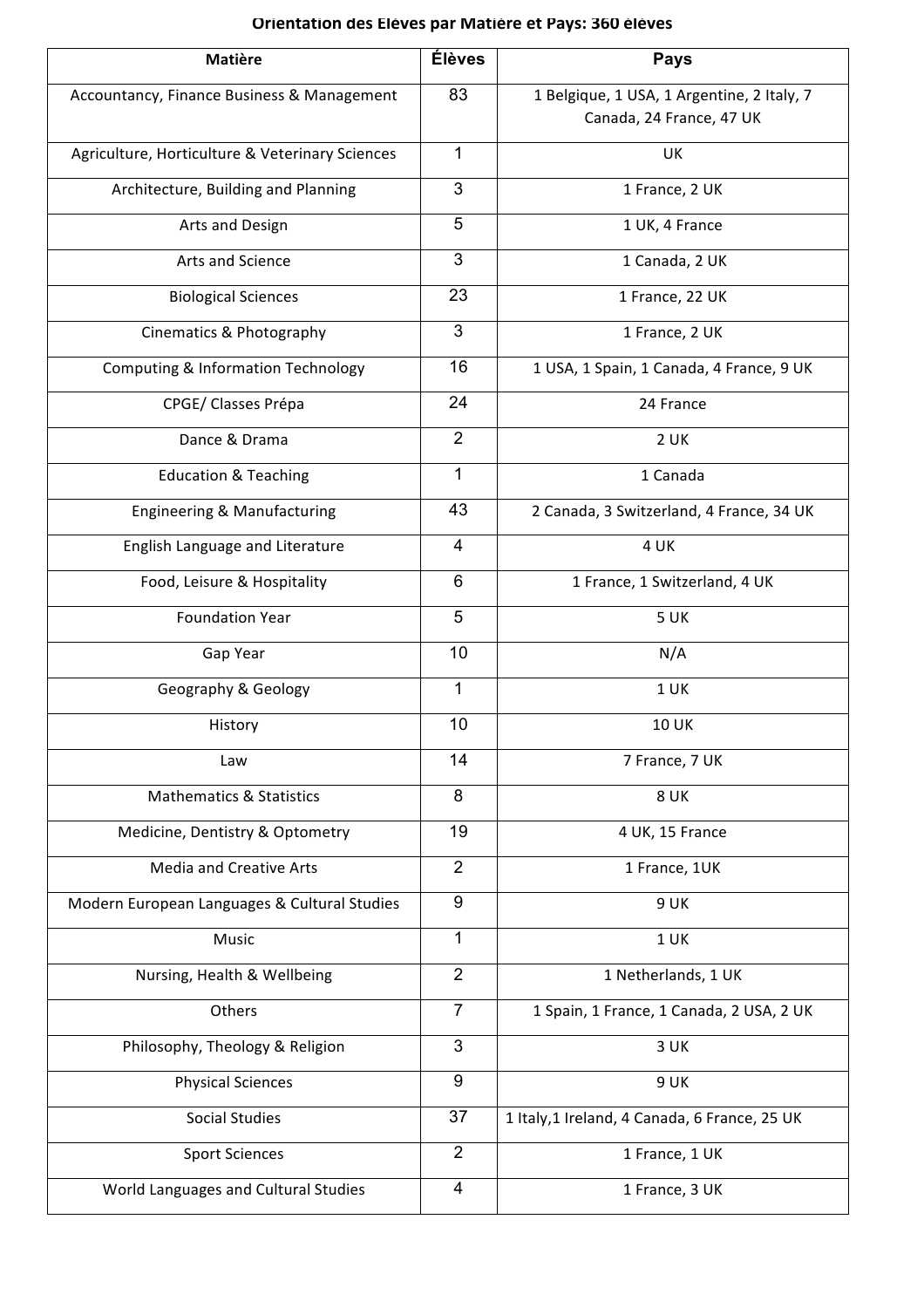## **Etudes supérieures effectuées en France : 96 élèves**

| Nom de l'Etablissement                 | <b>Elèves</b>  | Spécialité choisie               |  |
|----------------------------------------|----------------|----------------------------------|--|
| ECE Paris, Ecole d'Ingénieurs          | 1              | Première année de Prépa intégrée |  |
| Cycle Préparatoire intégré de Bordeaux | 1              | Prépa intégrée ingénieur         |  |
| Lycée Condorcet                        | $\mathbf{1}$   | <b>CPGE</b> littéraire           |  |
| Lycée Deodat de Severac Toulouse       | $\mathbf{1}$   | <b>CPGE</b> littéraire           |  |
| Lycée Henri IV                         | $\mathbf{1}$   | <b>CPGE</b> littéraire           |  |
| Lycée Hoche Versailles                 | 1              | <b>BCPST</b>                     |  |
| Lycée Janson de Sailly                 | 3              | (1) BCPST - (2) PCSI             |  |
| Lycée Lakanal                          | $\mathbf{1}$   | Prépa lettres A/L                |  |
| Lycée Lamartine                        | $\mathbf 1$    | Prépa lettres                    |  |
| Lycée Massena-Nice                     | $\mathbf 1$    | Prépa lettres                    |  |
| Lycée Privé Sainte Geneviève           | $\overline{7}$ | $(3)$ ECS - $(2)$ PTSI - $(2)$ ? |  |
| Lycée Saint-Louis de Gonzague          | $\mathbf 1$    | ECS                              |  |
| Lycée Saint-Louis Paris                | $\mathbf{1}$   | <b>MPSI</b>                      |  |
| Lycee Stanislas                        | 1              | ECS                              |  |
| Prépa ESA Capitol                      | 1              | Médecine Militaire               |  |
| Prytanée National Militaire            | $\mathbf 1$    | Prépa ECE à st Cyr               |  |

### **Classes préparatoires (CPGE): 24 élèves**

#### **Ecoles diverses: 41 élèves**

| Nom de l'Etablissement                         | <b>Elèves</b>  | Spécialité choisie                            |
|------------------------------------------------|----------------|-----------------------------------------------|
| Atelier de Sèvres - Paris                      | 3              | 2 Arts & Design - 1 Cinematics & Photography  |
| <b>BBA-EDHEC</b>                               | 4              | Accountancy, Finance Business &<br>Management |
| <b>BBA-ESSEC Business School</b>               | $\overline{2}$ | Accountancy, Finance Business &<br>Management |
| Ecole Catholique des Arts et Métiers - ECAM    | 1              | Engineering & Manufacturing                   |
| <b>EMLYON Business School</b>                  | 1              | Accountancy, Finance Business &<br>Management |
| <b>EPF Troves</b>                              | 1              | Engineering & Manufacturing                   |
| Ecole Supérieure des Métiers Artistiques, ESMA | $\mathbf{1}$   | Art & Design                                  |
| <b>ESME Sudria Paris-Sud</b>                   | 1              | Engineering & Manufacturing                   |
| <b>IESEG</b> – School of Management            | 10             | Accountancy, Finance Business &<br>Management |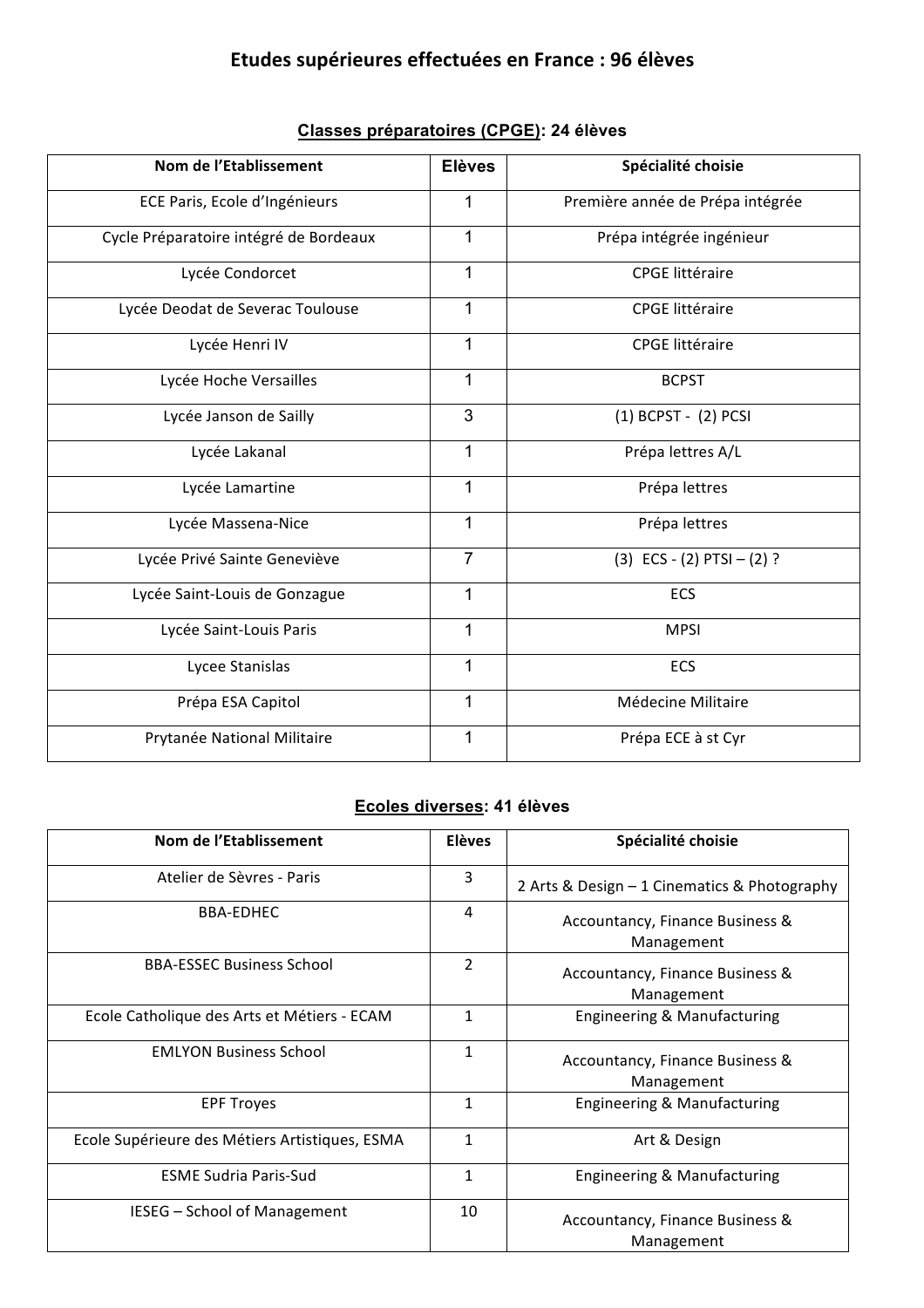| ILEPS - Ecole Supérieur des Métiers du Sport                   | 1            | <b>Sport Sciences</b>                         |
|----------------------------------------------------------------|--------------|-----------------------------------------------|
| Institut National des Sciences Appliquées - INSA<br>(Toulouse) | $\mathbf{1}$ | Engineering & Manufacturing                   |
| Institut Paul Bocuse, Lyon                                     | $\mathbf{1}$ | Food, Leisure & Hospitality                   |
| <b>IPAG Business School Paris</b>                              | $\mathbf{1}$ | Others                                        |
| <b>ISEP</b>                                                    | $\mathbf{1}$ | Computing and Information Technology          |
| <b>ISTIA Angers</b>                                            | $\mathbf{1}$ | Computing and Information Technology          |
| <b>KEDGE Business School</b>                                   | $\mathbf{1}$ | Accountancy, Finance Business &<br>Management |
| <b>ENSA Marseille</b>                                          | $\mathbf{1}$ | Architecture, Building & Planning             |
| Lycee La Plaine Monceau Paris                                  | $\mathbf{1}$ | <b>Social Studies</b>                         |
| Moda Domani Institute Paris                                    | $\mathbf{1}$ | <b>Media and Creative Arts</b>                |
| Paris School of Business                                       | $\mathbf{1}$ | Accountancy, Finance Business &<br>Management |
| <b>RUBIKA</b>                                                  | $\mathbf{1}$ | Computing and Information Technology          |
| <b>Sciences Po Paris</b>                                       | $\mathbf{1}$ | <b>Social Studies</b>                         |
| Sciences Po Paris campus de Reims                              | 4            | <b>Social Studies</b>                         |

### **Universités Françaises: 31 élèves**

| Nom de l'Etablissement                   | <b>Elèves</b>  | Spécialité choisie                            |
|------------------------------------------|----------------|-----------------------------------------------|
| Faculté de Droit Metz                    | $\mathbf{1}$   | Law                                           |
| Faculté de Médecine Paris Decartes       | 3              | Medicine, Dentistry & Optometry               |
| <b>IUT Paris Decartes</b>                | $\mathbf{1}$   | Accountancy, Finance Business &<br>Management |
| <b>UFR Caen</b>                          | $\mathbf{1}$   | Medicine, Dentistry & Optometry               |
| Université d'Aix en Provence             | $\overline{2}$ | (1) World Languages and Cultural Studies      |
|                                          |                | (1) Accountancy, Finance Business &           |
|                                          |                | Management                                    |
| Université de Bordeaux                   | $\mathbf{1}$   | Law                                           |
| Université de Dijon                      | $\mathbf{1}$   | Medicine, Dentistry & Optometry               |
| Université de Nice                       | $\mathbf{1}$   | Medicine, Dentistry & Optometry               |
| Universite de Poitiers                   | $\mathbf{1}$   | Medicine, Dentistry & Optometry               |
| Universite de Versailles                 | $\mathbf{1}$   | Law                                           |
| Université Lille 2 - Faculté de Médecine | 3              | Medicine, Dentistry & Optometry               |
| Université Ille de France                | 3              | Medicine, Dentistry & Optometry               |
| Université Paris 2 Panthéon Assas        | $\overline{2}$ | Law                                           |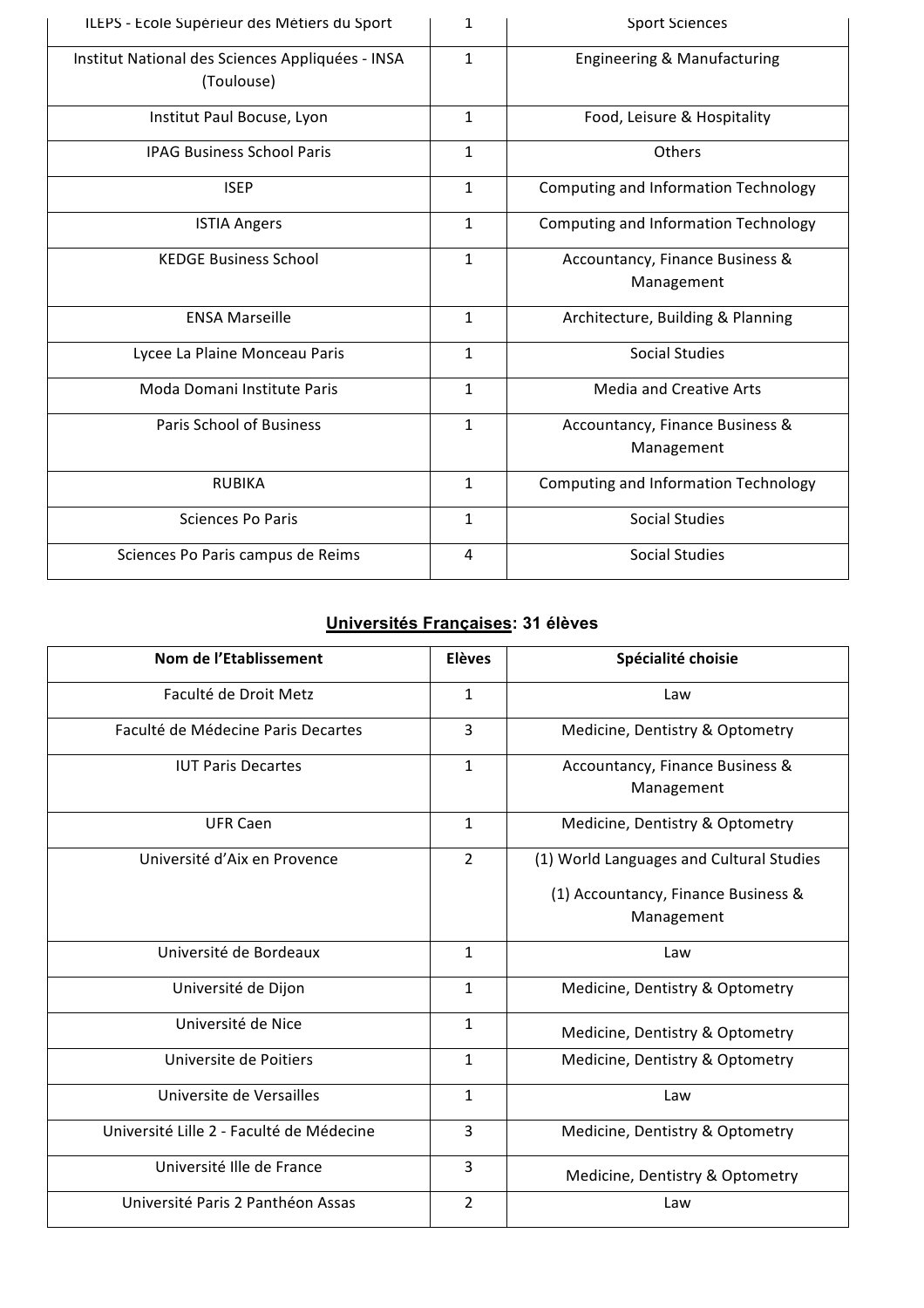| Université Paris Dauphine London Campus             | 1 | Accountancy, Finance Business &<br>Management                                   |
|-----------------------------------------------------|---|---------------------------------------------------------------------------------|
| Université Paris Dauphine Madrid Campus             | 1 | Accountancy, Finance Business &<br>Management                                   |
| Université Paris Diderot                            | 1 | Medicine, Dentistry & Optometry                                                 |
| Université Paris Est Creteil (UPEC)                 | 1 | Computing and Information Technology                                            |
| Université Paris Panthéon-Sorbonne                  | 3 | (1) Art & Design - (1) Law<br>(1) Accountancy, Finance Business &<br>Management |
| Université Paris Sud                                | 1 | Medicine, Dentistry & Optometry                                                 |
| Université Pierre et Marie Curie (Jussieu) et Assas | 1 | Law                                                                             |
| Université Toulouse III Paul Sabatier               | 1 | <b>Biological Sciences</b>                                                      |

# **Etudes supérieures effectuées en Grande-Bretagne:**

### **221 élèves (179 Baccalauréat, 42 A Levels)**

| Nom de l'Etablissement                   | <b>Elèves</b><br><b>Baccalauréat</b> | <b>Elèves TAL</b> | Spécialité choisie                                                                                                                                                                                                               |
|------------------------------------------|--------------------------------------|-------------------|----------------------------------------------------------------------------------------------------------------------------------------------------------------------------------------------------------------------------------|
| <b>BIMM London</b>                       | $\mathbf{1}$                         |                   | (1) Music                                                                                                                                                                                                                        |
| BUWE- Bristol University of West England |                                      | $\mathbf{1}$      | (1) Computing & Inform Tech                                                                                                                                                                                                      |
| De Montfort University, Leicester        | 1                                    |                   | (1) Computing & Inform Tech                                                                                                                                                                                                      |
| Durham University                        | $\overline{4}$                       | $\mathbf{1}$      | (1) World Languages & Cultural<br>Studies - (1) English Language &<br>Literature - (1) Modern European<br>Languages & Cultural Studies -<br>(1) Social Studies -<br>(1) Accountancy, Finance<br><b>Business &amp; Management</b> |
| Goldsmiths University of London          | $\overline{2}$                       |                   | (2) Social Studies                                                                                                                                                                                                               |
| <b>Greenwich University</b>              |                                      | $\mathbf{1}$      | (1) Nursing, Health & Wellbeing                                                                                                                                                                                                  |
| Hult University London                   | $\mathbf{1}$                         |                   | (1) Accountancy, Finance<br><b>Business &amp; Management</b>                                                                                                                                                                     |
| Imperial College London                  | 19                                   |                   | (2) Medicine, Dentistry &<br>Optometry - (7) Engineering -<br>(3) Mathematics & Statistics -<br>(3) Physical Sciences - (3)<br><b>Biological Sciences</b> (1)<br>Computing & Inform Tech                                         |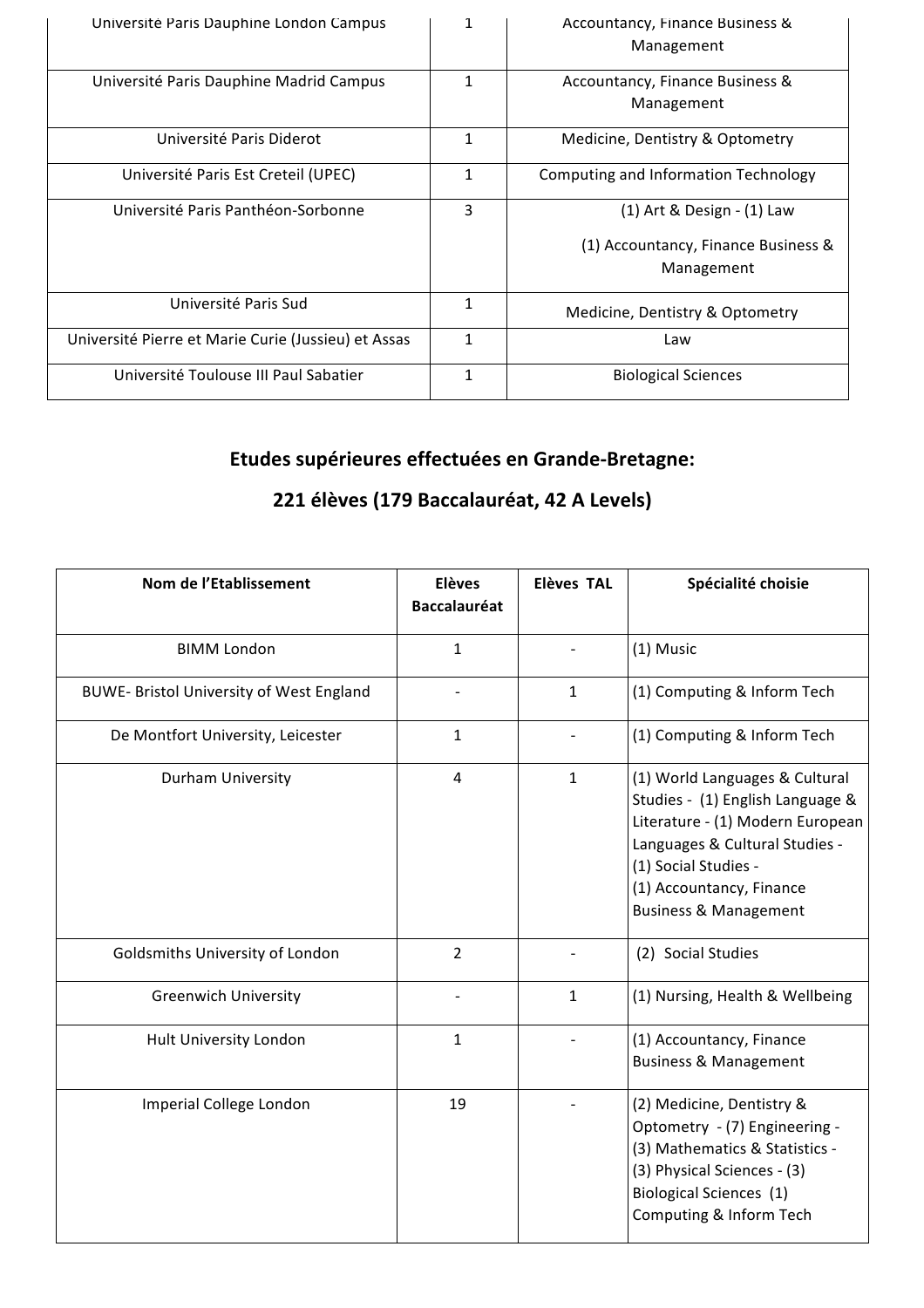| Keele University                                             | 1              |                | (1) Geography & Geology                                                                                                                                                                                                  |
|--------------------------------------------------------------|----------------|----------------|--------------------------------------------------------------------------------------------------------------------------------------------------------------------------------------------------------------------------|
| King's College London                                        | 11             | $\overline{2}$ | (3) Accountancy, Finance<br>Business & Management - (3)<br>Social Studies - (1) Law (1)<br>History (2) Biological Sciences -<br>(1) Philosophy, Theology &<br>Religion $-$ (1) Others (1)<br>Engineering & Manufacturing |
| London College of Communication                              | $\mathbf{1}$   |                | (1) Cinematics & Photography                                                                                                                                                                                             |
| Lancaster University                                         |                | $\mathbf{1}$   | (1) Accountancy, Finance<br><b>Business &amp; Management</b>                                                                                                                                                             |
| London Metropolitan University                               | $\mathbf{1}$   |                | (1) Foundation Year                                                                                                                                                                                                      |
| London School of Economics & Political Science<br><b>LSE</b> | 13             | $\mathbf{1}$   | (6) Accountancy, Finance<br>Business & Management - (1)<br>Philosophy, Theology & Religion<br>- (2) Mathematics & Statistics -<br>(2) Physical Sciences - (3)Social<br><b>Studies</b>                                    |
| Loughborough University                                      | 3              | $\mathbf{1}$   | (3) Engineering and<br>Manufacturing $- (1)$ Computing<br>& Information Technology                                                                                                                                       |
| <b>Oxford Brookes University</b>                             | 3              |                | (1) Food, Leisure & Hospitality -<br>(1) Accountancy, Finance<br>Business & Management $- (1)$<br>Sports Sciences                                                                                                        |
| Queen Mary University of London                              | $\overline{2}$ | 1              | (1) Law - (1) Engineering and<br>Manufacturing - (1)<br>Accountancy, Finance Business &<br>Management                                                                                                                    |
| Regent's University London                                   | $\mathbf{1}$   |                | (1) Accountancy, Finance<br><b>Business &amp; Management</b>                                                                                                                                                             |
| Royal Central School of Speech and Drama<br>London           | $\mathbf{1}$   |                | (1) Dance & Drama                                                                                                                                                                                                        |
| Royal Holloway University of London                          | $\mathbf{1}$   | $\mathbf{1}$   | (2) Accountancy, Finance<br><b>Business &amp; Management</b>                                                                                                                                                             |
| <b>UAL- Central Saint Martins</b>                            | $\mathbf{1}$   |                | (1) Art & Design                                                                                                                                                                                                         |
| SOAS University of London                                    | $\mathbf{1}$   |                | (1) World Languages & Cultural<br><b>Studies</b>                                                                                                                                                                         |
| UCA, University of Creative Arts                             | $\mathbf{1}$   |                | (1) Foundation Year                                                                                                                                                                                                      |
| University College London - UCL                              | 12             | 3              | $(3)$ History - $(5)$ Biological<br>Sciences $-$ (2) Engineering &                                                                                                                                                       |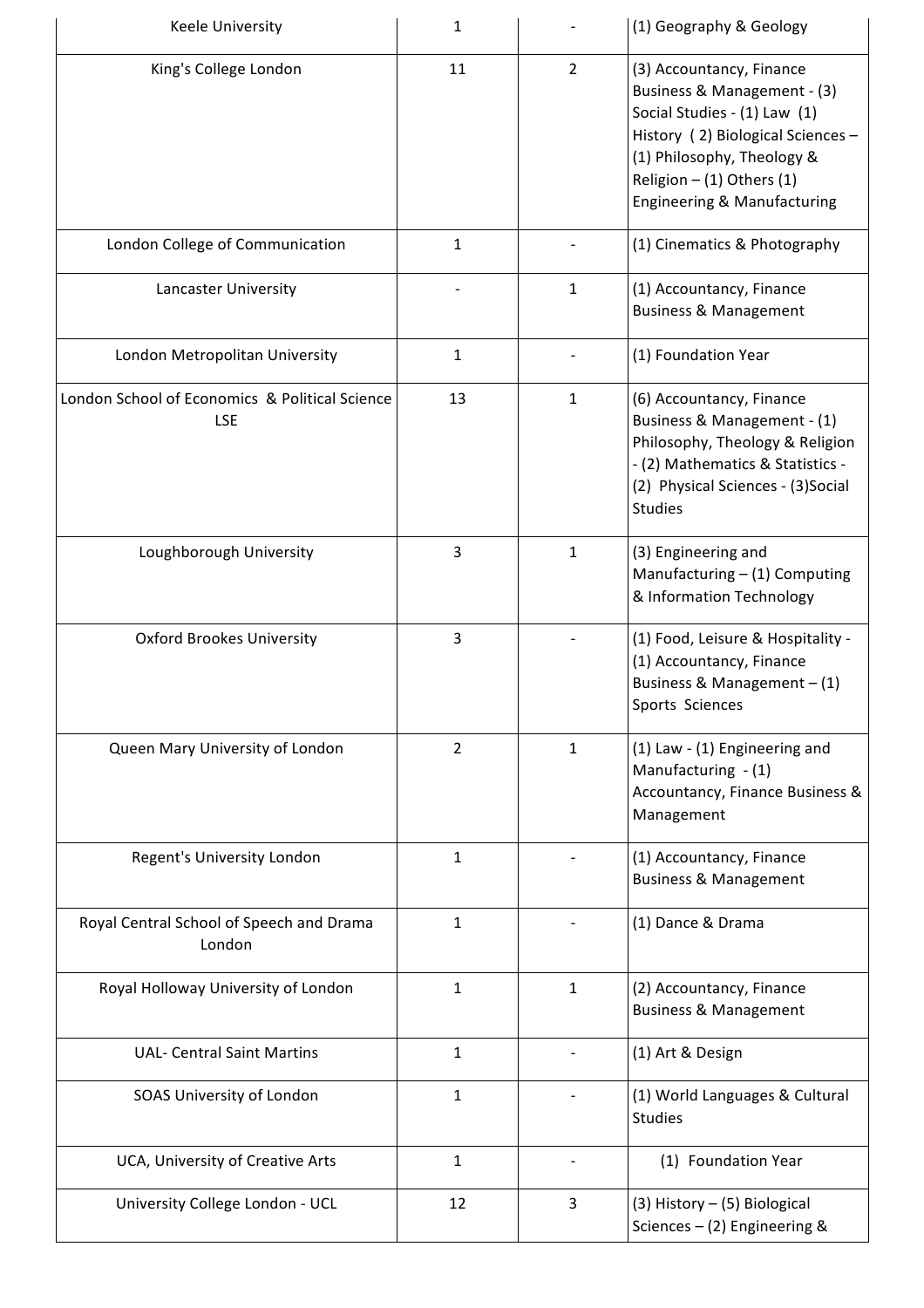|                               |                |              | Manufacturing $- (1)$ Computing<br>& Information Technology (1)<br>Architecture, Building & Planning<br>- (1) Physical Sciences - (1) Art &<br>Sciences (1) Social Studies                                                                   |
|-------------------------------|----------------|--------------|----------------------------------------------------------------------------------------------------------------------------------------------------------------------------------------------------------------------------------------------|
| University of Arts London     | $\mathbf{1}$   |              | (1) Foundation year                                                                                                                                                                                                                          |
| University of Bath            | 14             |              | (1) Biological Sciences - (1) Social<br>studies - (4) Account. Financ<br>Bus.& Manag - (1) Modern<br>European Languages & Cultural<br>Studies - (7) Engineering &<br>Manufacturing                                                           |
| University of Brighton        | $\mathbf{1}$   |              | (1) Media and Creative Arts                                                                                                                                                                                                                  |
| University of Bristol         | 6              | 8            | (1) Law $-$ (1) Medicine, Dentistry<br>& Optometry - (4) Biological<br>Sciences - (3) Engineering &<br>Manufacturing - (3) Modern<br>European Languages & Cultural<br>Studies - (1) English Language &<br>Literature - (1) Physical Sciences |
| University of Cambridge       | $\mathbf{1}$   | $\mathbf{1}$ | (1) Mathematics & Statistics -<br>$(1)$ Law                                                                                                                                                                                                  |
| University of East Anglia     | 3              |              | (1) Foundation Year -<br>(1) Medicine, Dentistry & Opt. -<br>(1) Social Studies                                                                                                                                                              |
| University of Edinburgh       | 3              | $\mathbf{1}$ | (1) Architecture, Building &<br>Planning - (2) Biological Sciences<br>(1) History                                                                                                                                                            |
| University of Essex           | 1              |              | (1) Computing and Inform Tech                                                                                                                                                                                                                |
| University of Exeter          | 18             | 3            | (9) Accountancy, Finance<br>Business & Management -(6)<br>Social Studies - (3) Engineering<br>and Manufacturing -(1)English<br>and Literature -(1) Biological<br>Sciences- (1) History                                                       |
| University of Gloucestershire |                | $\mathbf{1}$ | (1) Cinematics & Photography                                                                                                                                                                                                                 |
| University of Kent            | $\overline{2}$ |              | (1) Biological Sciences<br>(1) Foundation Year                                                                                                                                                                                               |
| University of Leeds           | $\mathbf{2}$   |              | (1) Modern Lang. & Cultural<br>Studies - (1) Engineering &<br>Manufacturing                                                                                                                                                                  |
| University of Liverpool       |                | $\mathbf{1}$ | (1) Social Studies                                                                                                                                                                                                                           |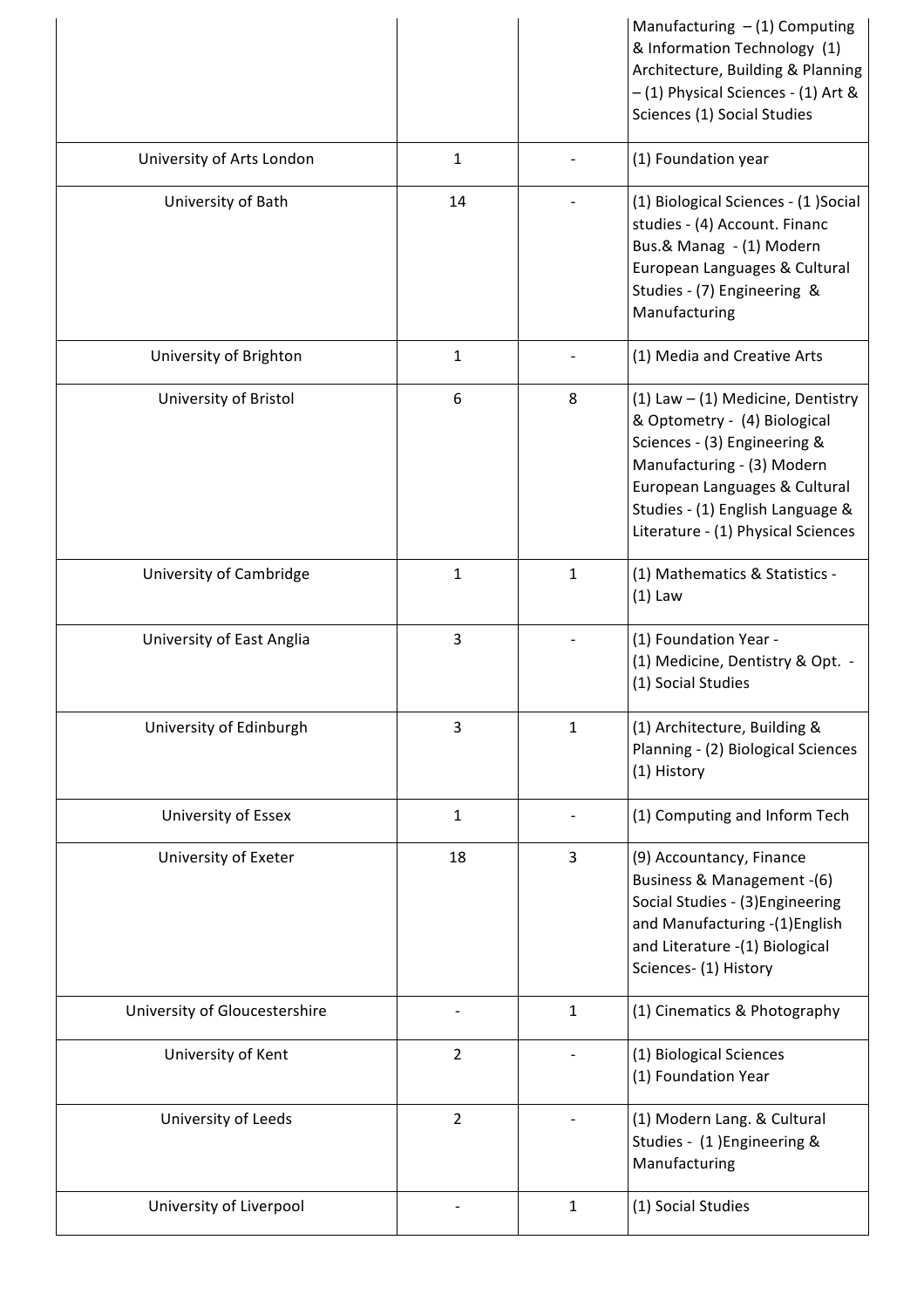| University of Manchester    | $\mathbf 1$    | $\mathbf{1}$ | (1) Engineering & Manufacturing<br>(1) Account. Finance Bus &<br>Management                                                                                                                                                                                                                                    |
|-----------------------------|----------------|--------------|----------------------------------------------------------------------------------------------------------------------------------------------------------------------------------------------------------------------------------------------------------------------------------------------------------------|
| University of Nottingham    | $\overline{2}$ | $\mathbf{1}$ | (1) Veterinary - (1) Others -<br>(1) Philosophy, Theology & Relig.                                                                                                                                                                                                                                             |
| University of Oxford        | $\overline{4}$ | 4            | (3) Engineering & Manufacturing<br>(1) Mathematics & Statistics -<br>(1) World Languages & Cultural<br>Studies - (1) Computing Inform<br>& Tech - (1) Account, Finance Bus<br>& Mana- (1) Physical Studies                                                                                                     |
| University of Portsmouth    |                | $\mathbf{1}$ | (1) Social Studies                                                                                                                                                                                                                                                                                             |
| University of Reading       | $\mathbf{1}$   | $\mathbf{1}$ | (1) Account, Finance Bus & Mana<br>(1) Modern European Languages<br>& Cultural Studies                                                                                                                                                                                                                         |
| University of Southampton   | 3              |              | (1) Computing and Inform Tech<br>(1) Physical Sciences -<br>(1) Modern languages & Cultural<br><b>Studies</b>                                                                                                                                                                                                  |
| University of St Andrews    | $\overline{2}$ |              | (1) Social Studies -<br>(1)<br>History                                                                                                                                                                                                                                                                         |
| University of Surrey        | 5              |              | (3) Food, Leissure & Hospitality -<br>(1) Engineering and<br>Manufacturing - (1) Accountancy<br>Finance Business & Management                                                                                                                                                                                  |
| <b>University of Sussex</b> | $\overline{2}$ | $\mathbf{1}$ | (1) History $-$ (1) Accountancy<br>Finance Business & Management<br>(1) Danse & Drama                                                                                                                                                                                                                          |
| University of Warwick       | 21             | 5            | (13) Accountancy, Finance<br>Business & Management -<br>(2) Law - (1) Arts & Sciences-<br>(1) Modern European Languages<br>& Cultural Studies - (2) Biological<br>Sciences $-$ (1) Physical Sciences<br>(1) Computing and Inform Tech<br>(2) Social Studies - (2) History<br>(1) English Language & Literature |
| University of West London   | $\mathbf{1}$   |              | (1) Engineering & Manufacturing                                                                                                                                                                                                                                                                                |
| University of Westminster   | $\overline{2}$ |              | (1) Law - (1) Social Studies                                                                                                                                                                                                                                                                                   |
| University of York          | $\overline{2}$ |              | (1) Mathematics & Statistics<br>(1) Biological Sciences                                                                                                                                                                                                                                                        |